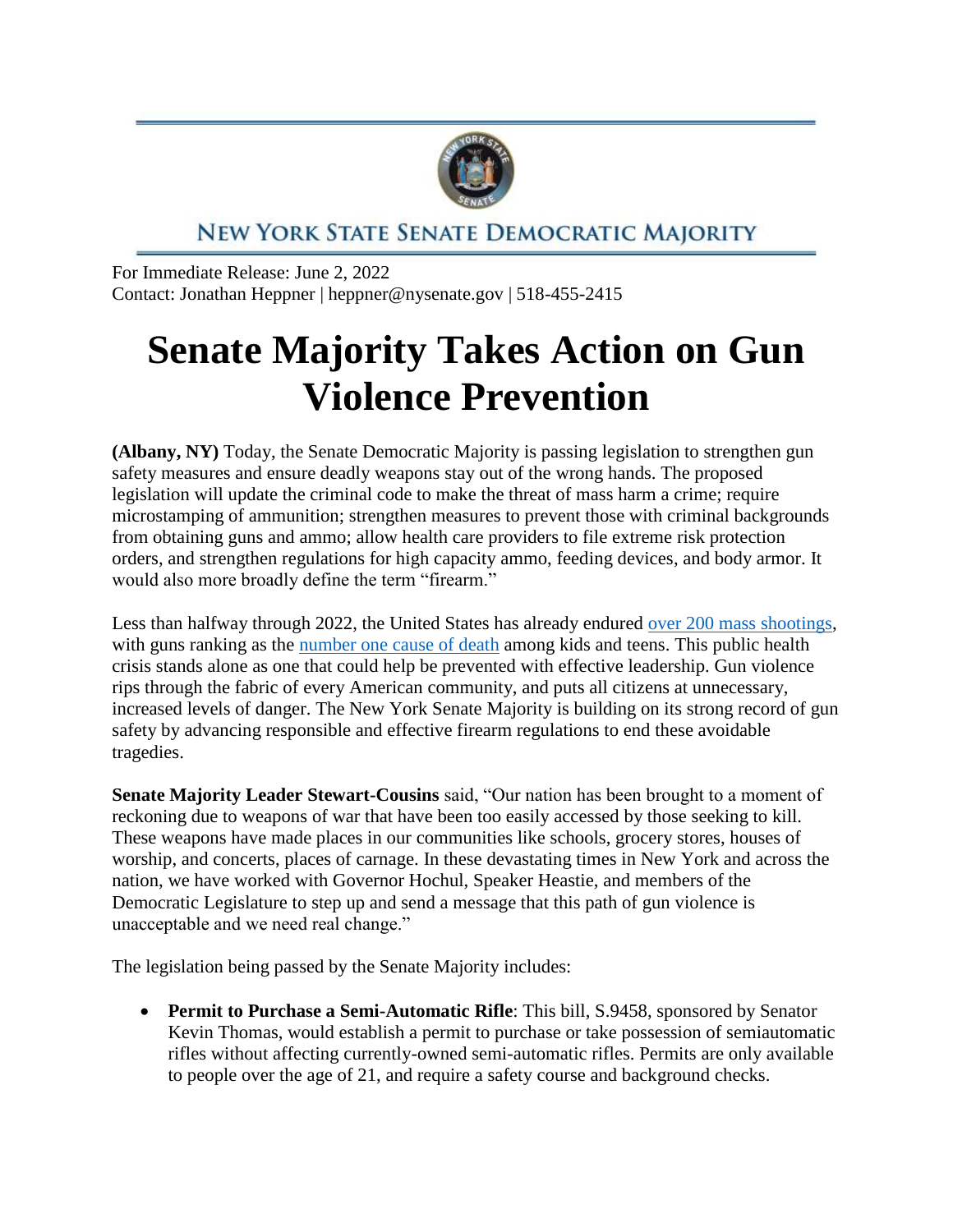- **Establishing New Crimes of Mass Harm**: This bill, S89B, sponsored by Senator Todd Kaminsky establishes the crime of making a threat of mass harm and aggravated threat of mass harm. This legislation clearly defines the criminality of those threats.
- **Act to Microstamp Ammunition**: This bill, S4116A, sponsored by Senator Brad Hoylman, requires semiautomatic pistols manufactured or delivered to any licensed dealer in this state to be capable of microstamping ammunition.
- **Strengthening Background Checks**: This bill, S4970A, sponsored by Senator Brian Kavanagh, requires the creation and imposition of restrictive commercial practices and stringent recordkeeping and reporting to prevent gun and ammunition sales to individuals with a criminal record. Additionally, the bill requires firearms recovered by law enforcement to be reported to the criminal gun clearinghouse within 24 hours.
- **Bolstering Extreme Risk Protection Orders**: This bill, S9113A, sponsored by Senator James Skoufis, authorizes certain health care providers to apply for an extreme risk protection order against a patient. The bill also requires police and district attorneys to apply for an extreme risk protection order if there is probable cause that a person poses a threat.
- **Penalizing Large Capacity Ammo and Feeding Devices**: This bill, S9229A, sponsored by Senator Brad Hoylman adjusts the definition of large capacity ammunition feeding device for purposes of the offense of criminal possession of a weapon in the third degree; and repeals section 265.36 of the penal law.
- **Act to Regulate Body Armor**: This bill, S9407B, sponsored by Senator Brian Kavanagh, prohibits the unlawful purchase and the unlawful sale or delivery of a body vest.
- **Improving the Definition of Firearm**: This bill, S9456, sponsored by Senator Luis Sepulveda adds to the definition of a firearm; provides that the term firearm shall also include any other weapon that is not otherwise defined containing any component that provides housing or a structure designed to hold or integrate any fire control component that is designed to or may readily be converted to expel a projectile by action of explosive.
- **Reporting Hateful Social Media**: This bill, S.4511A, sponsored by Senator Anna Kaplan, requires social media networks to provide and maintain mechanisms for reporting hateful conduct on their platform.
- **Task Force on Social Media and Violent Extremism**: This bill, S.9465, Sponsored by Senator Jamaal Bailey, creates a new Task Force on Social Media and Violent Extremism in the Attorney General's office to study and investigate the role of social media companies in promoting and facilitating violent extremism and domestic terrorism online.

**Bill sponsor Senator Jamaal Bailey** said, "In the wake of tragedy after tragedy and countless lives lost to the epidemic of gun violence, we cannot wait for another Buffalo or Uvalde to act. Time and time again, we've seen the devastating consequences of online hate and violent extremism going unchecked. My bill will establish a dedicated task force within the New York Attorney General's Office to investigate the proliferation of violent extremism online and the use of social media platforms to plan, facilitate, and promote acts of domestic terrorism. The bill will provide the State with tools to seek accountability for bias-related violence and intimidation. Together with my colleagues' bills to require licensing for possession of a semiautomatic rifle, strengthen background checks for gun and ammunition sales, and improve the reporting of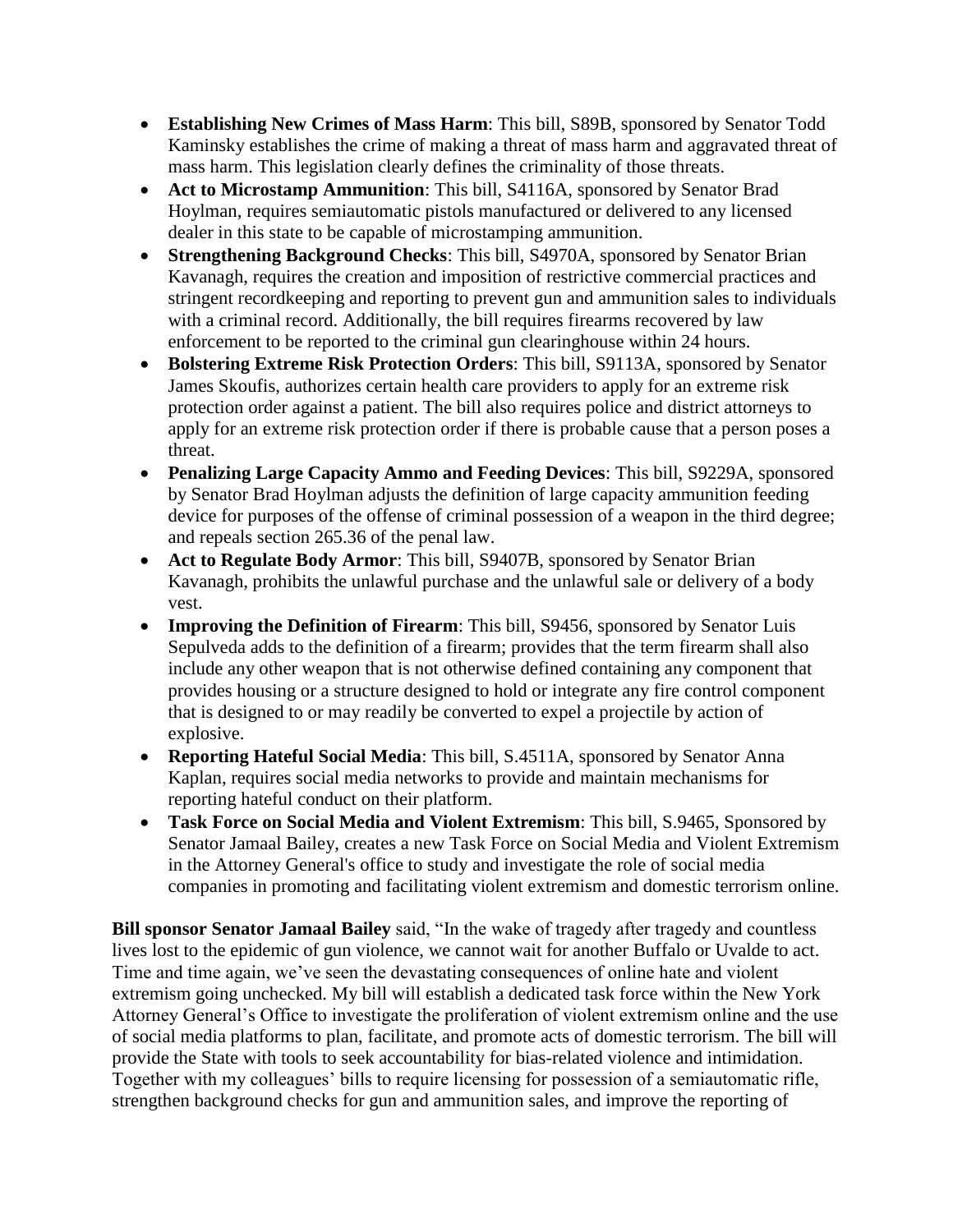hateful social media, this legislative package will be a major step forward to curb the crisis of gun violence and save lives."

**Bill sponsor Senator Brad Hoylman** said, "We must do everything in our power to continue to crack down on illegal guns in New York. Our efforts today won't return the 10 lives lost in Buffalo at the hands of a white supremacist, or the 19 beautiful children in Texas, but we honor their memories with this package of gun safety bills, and I am honored two of my bills are included. Our microstamping legislation (S.4116A/A.7926) would require gun manufacturers and dealers to imprint a traceable serial number on spent ammunition and help law enforcement clear gun crimes. And our large capacity ammunition bill (S.9229A/A.10428A) will close a legal loophole that made it previously difficult to prosecute these illegal gun owners. These laws can create a greater sense of security among the public, serve the public interest and public safety in ways other than by reducing deaths and physical bodily injury alone, including by addressing psychological harms, and ensure that Americans and their families have the security equally to enjoy the full range of constitutional freedoms. I applaud Senate Leader Andrea Stewart-Cousins and the numerous anti-gun violence organizations for getting us here. This is how we get guns off our streets."

**Bill sponsor Senator Todd Kaminsky** said, "Those who threaten to inflict mass harm on the public must be held accountable. Courts in our state have blocked prosecutions of those who make serious threats against our schools, synagogues and businesses. By passing my bill, we are empowering law enforcement to prosecute those who make such threats to the fullest extent of the law. Our children's and our neighbors' safety demand nothing less."

**Bill sponsor Senator Anna Kaplan** said, "The racist domestic terrorist who murdered 10 innocent Black New Yorkers in a Buffalo supermarket was radicalized online in an environment where hate speech is encouraged and where there are few options for people of good conscience to sound the alarm about what's going on there. We all know the expression "if you see something, say something," but unfortunately, many social media platforms make it impossible to speak out when you see something dangerous or harmful online. My legislation will empower social media users to keep virtual spaces safer for all by providing clear and consistent reporting mechanisms to flag hate speech, and with the devastating consequences of hate all around us getting worse by the day, we need to take this action right away."

**Bill sponsor Senator Brian Kavanagh** said, "By enacting this legislative package, we are demonstrating our ongoing commitment to protect New Yorkers from the scourge of gun violence by working to ensure that we have the strongest, most comprehensive gun violence prevention laws in the nation. We will never fully rid our country of atrocities like the horrific shootings in Buffalo, Uvalde, and around the country--or the day-to-day guns violence that plagues so many of our communities--until the gun industry and their allies in Congress and in many states act responsibly and stop blocking laws that would stop the violence. But our actions over the course of the last decade illustrate that we are able and willing to protect New Yorkers through laws and policies that have proven effective here and elsewhere. I commend and thank Governor Kathy Hochul, Majority Leader Andrea Stewart-Cousins, and Speaker Carl Heastie for their leadership, and our colleagues in the executive chamber and the legislature, the many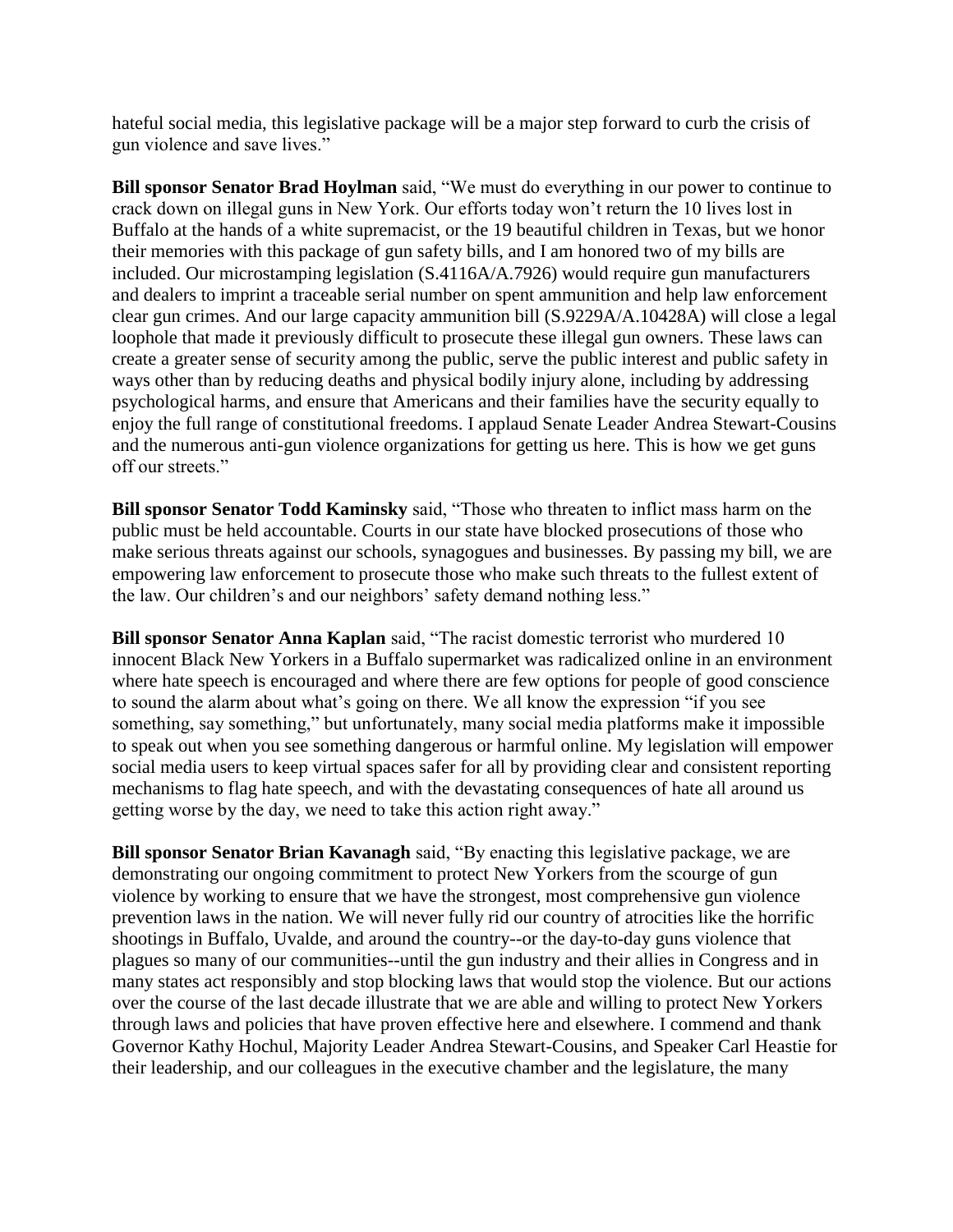advocates, survivors, law enforcement professionals, and gun violence prevention experts who have helped shape our understanding of what needs to be done."

**Bill sponsor Senator Luis Sepulveda** said, "Changing the definition of firearms in the law to include ghost guns continues my years of fight to attack the tools of violence that plague our communities. For years, I have worked alongside Majority Leader Andrea Stewart-Cousins and my colleagues in the Senate to bring peace and tranquility to our people. I am proud to say that my bill S9456 reinforces the fact that, despite the many barriers, New York State is taking the lead and setting the example on issues that affect the entire nation. This and the other pieces of legislation in this package provide an immediate response to the problem of gun violence that is deeply harming our communities."

**Bill sponsor Senator James Skoufis** said, "Our primary responsibility as lawmakers is to keep our constituents safe, and in the wake of so many horrific mass tragedies, I am proud that my colleagues and I have come together to improve gun safety in New York without infringing on the rights of law-abiding gun owners. My bill to extend 'red flag' reporting to healthcare providers will empower these professionals to act when an individual poses a clear danger to themselves or their community. I applaud my colleagues for advancing this package of reforms that will help keep New Yorkers safe."

**Bill sponsor Senator Kevin Thomas** said, "New York has already enacted some of the strongest gun safety laws in the country, but today's common sense legislation package is another step in the right direction. This bill would establish a prospective permit to purchase and possess semiautomatic rifles, which is something currently required for semiautomatic handguns, but not mandated for semiautomatic rifles. The tragedies in Buffalo and Uvalde showed us – yet again – that there is a correlation between mass shootings and young kids with unnecessary access to semiautomatic weapons, and this is absolutely something that must be changed. We will not stand by and wait for more New Yorkers to die before we enact logical gun safety measures at the State level. I am grateful to Majority Leader Stewart-Cousins for pushing this impactful legislative package; as well as for the community leaders, gun violence prevention advocates, and survivors who work tirelessly to keep New Yorkers safe. "

**Rebecca Fischer, NYAGV Executive Director**, said, "Faced with a surging gun violence crisis, Senator Andrea Stewart-Cousins and the Senate Majority have once again made it a priority this week to protect New Yorkers by passing a strong, life-saving slate of gun violence prevention bills. These measures will help keep guns away from people in crisis to prevent mass shootings, suicide and other gun violence, will require a license to purchase or possess a semi-automatic rifle anywhere in this state, and will provide law enforcement with a new tracing tool to stop gun trafficking and hold rogue gun dealers accountable. As New Yorkers and Americans, we should not have to fear gun violence on a daily basis in our neighborhoods or homes, in our subways, our supermarkets, our hospitals, our schools, our houses of worship, or anywhere else. While Congress continues to stall on meaningful national gun reform, we are grateful to have outstanding gun violence prevention champions leading our state government who are committed to keeping our children and all New Yorkers safe."